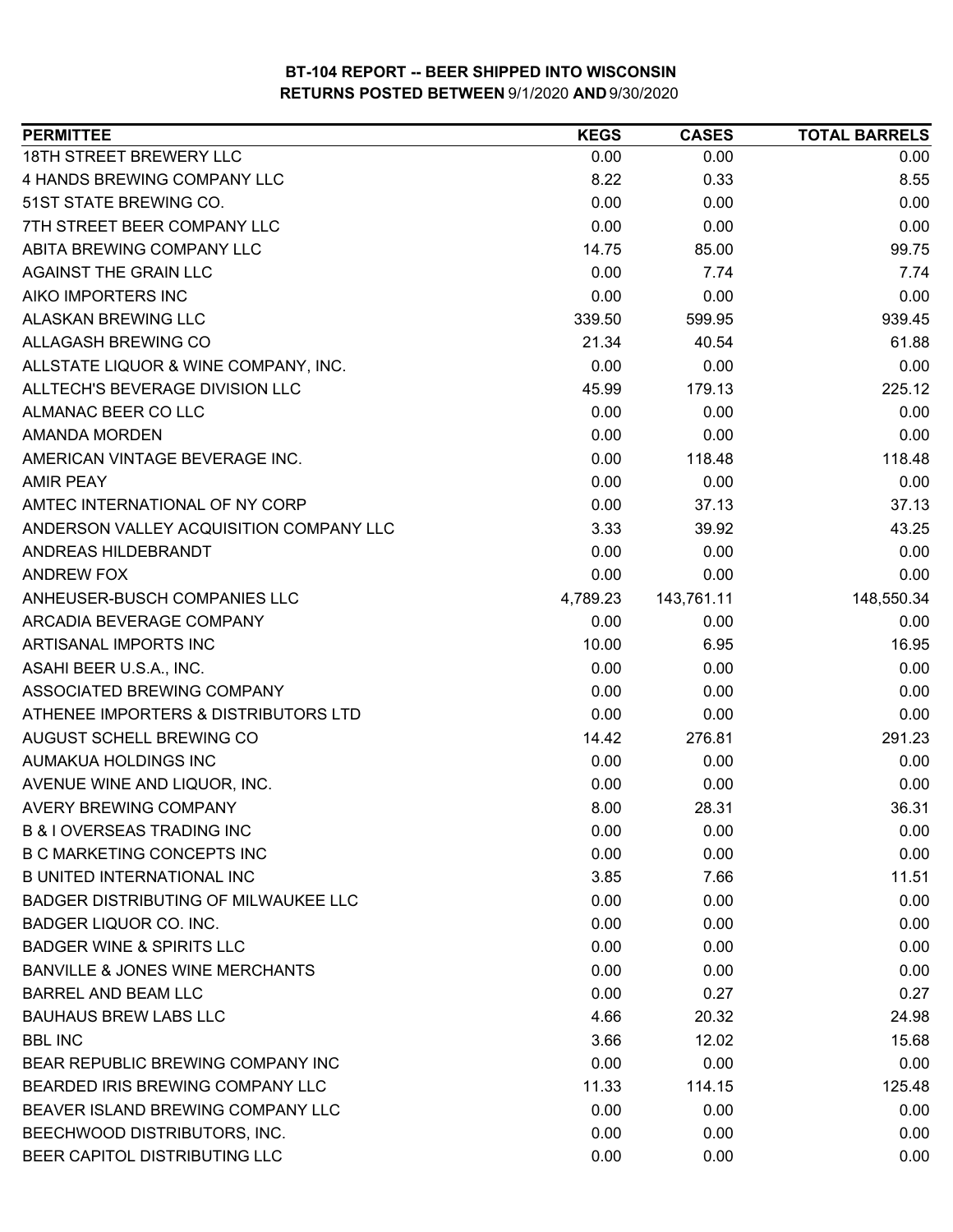| <b>PERMITTEE</b>                      | <b>KEGS</b> | <b>CASES</b> | <b>TOTAL BARRELS</b> |
|---------------------------------------|-------------|--------------|----------------------|
| BELCHING BEAVER BREWERY               | 0.00        | 0.00         | 0.00                 |
| <b>BELLS BREWERY INC</b>              | 109.75      | 821.45       | 931.20               |
| BENT PADDLE BREWING COMPANY           | 34.32       | 138.48       | 172.80               |
| BERNICK'S PEPSI-COLA OF DRESSER, INC. | 0.00        | 0.00         | 0.00                 |
| <b>BIG SKY BREWING CO</b>             | 16.00       | 23.95        | 39.95                |
| <b>BILL'S DISTRIBUTING, LTD.</b>      | 0.00        | 0.00         | 0.00                 |
| <b>BINDING BRAUEREI USA INC</b>       | 10.23       | 319.30       | 329.53               |
| <b>BLACK LIST BEER LLC</b>            | 0.00        | 9.64         | 9.64                 |
| <b>BLACKROCKS BREWERY LLC</b>         | 5.50        | 44.50        | 50.00                |
| <b>BLUME BRAUHAUS LLC</b>             | 0.00        | 0.58         | 0.58                 |
| <b>BOSTON BEER CORPORATION</b>        | 95.50       | 11,956.52    | 12,052.02            |
| BRAU BROTHERS BREWING COMPANY, LLC    | 0.00        | 0.00         | 0.00                 |
| BREAKTHRU BEVERAGE GROUP LLC          | 0.00        | 0.00         | 0.00                 |
| BREAKTHRU BEVERAGE GROUP LLC          | 0.00        | 0.00         | 0.00                 |
| BREWDOG BREWING COMPANY LLC           | 0.00        | 96.38        | 96.38                |
| <b>BRIAN EWING</b>                    | 0.17        | 10.53        | 10.70                |
| BROWN-FORMAN CORPORATION              | 0.00        | 425.54       | 425.54               |
| C.J.W., INC.                          | 0.00        | 0.00         | 0.00                 |
| CANAL STREET BREWING CO LLC           | 106.00      | 877.21       | 983.21               |
| CANARCHY HOLDING CO LLC               | 9.83        | 420.44       | 430.27               |
| CAPITOL-HUSTING COMPANY, INC.         | 0.00        | 0.00         | 0.00                 |
| CARRIAGE HOUSE IMPORTS, LTD.          | 0.00        | 6.37         | 6.37                 |
| CENTRAL BEER IMPORT & EXPORT INC      | 0.00        | 0.00         | 0.00                 |
| <b>CHAD YAKOBSON</b>                  | 0.00        | 23.55        | 23.55                |
| CHAS A BERNICK INC                    | 0.00        | 0.00         | 0.00                 |
| <b>CHASE HEALEY</b>                   | 0.00        | 0.00         | 0.00                 |
| <b>CHATHAM IMPORTS INC</b>            | 0.00        | 0.00         | 0.00                 |
| CHICAGO BREW WERKS INC                | 0.00        | 0.00         | 0.00                 |
| <b>CHRIS MICHNER</b>                  | 0.00        | 30.48        | 30.48                |
| <b>CHRISTIAN P SCHAEFER</b>           | 0.00        | 0.00         | 0.00                 |
| CITY BREWING COMPANY, LLC             | 0.00        | 0.00         | 0.00                 |
| <b>COLLECTIVE ARTS USA LTD</b>        | 5.70        | 34.84        | 40.54                |
| CORONADO BREWING COMPANY INC          | 0.00        | 0.00         | 0.00                 |
| <b>CRACOVIA BRANDS INC</b>            | 0.00        | 0.00         | 0.00                 |
| CRAFT BREW ALLIANCE INC               | 0.00        | 0.00         | 0.00                 |
| <b>CRAFT REVOLUTION LLC</b>           | 0.00        | 40.25        | 40.25                |
| <b>CRAFT REVOLUTION LLC</b>           | 0.00        | 0.00         | 0.00                 |
| <b>CRAZY MOUNTAIN BREWING COMPANY</b> | 0.00        | 56.61        | 56.61                |
| <b>CROOK &amp; MARKER LLC</b>         | 0.00        | 2,357.38     | 2,357.38             |
| <b>CROWN IMPORTS LLC</b>              | 0.00        | 22,002.21    | 22,002.21            |
| CRYSTAL LAKE BEER COMPANY             | 0.00        | 0.00         | 0.00                 |
| D&V INTERNATIONAL INC                 | 0.00        | 0.00         | 0.00                 |
| DANNY RAKOVIC                         | 0.00        | 5.32         | 5.32                 |
| DE PERE LIQUOR CO LLC                 | 0.00        | 0.00         | 0.00                 |
| DEAN DISTRIBUTING, INC.               | 0.00        | 0.00         | 0.00                 |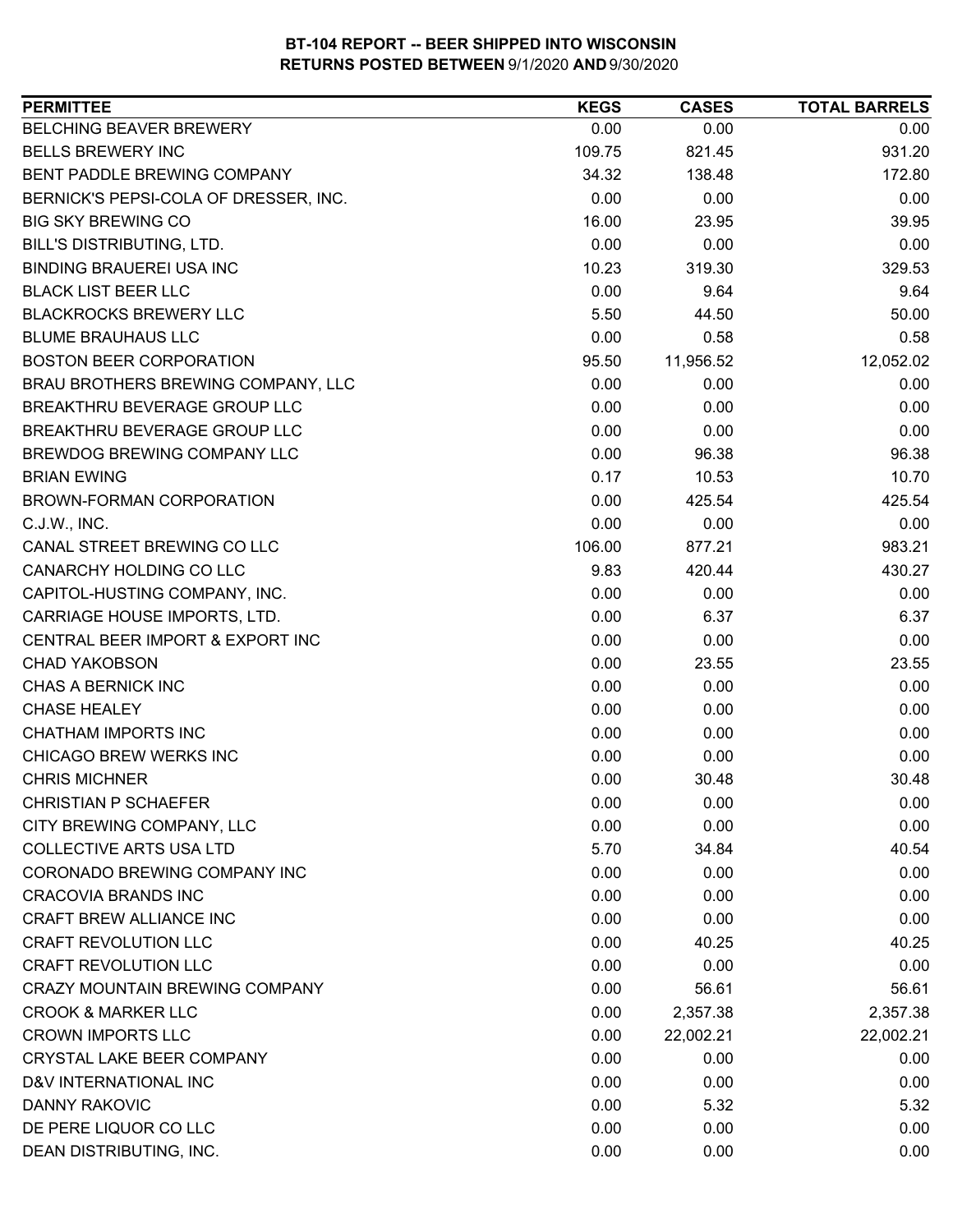| DEAN DISTRIBUTING, INC.<br>0.00<br>0.00<br>0.00<br>DESCHUTES BREWERY INC<br>77.84<br>273.63<br>351.47<br><b>DESTIHL HOLDINGS LLC</b><br>0.00<br>36.63<br>36.63<br>DETROIT RIVERTOWN BREWING LLC<br>13.33<br>48.89<br>35.56<br>DIAGEO BEER COMPANY USA<br>5,511.87<br>5,669.59<br>157.72<br>DOANE DISTRIBUTING, INC.<br>0.00<br>0.00<br>0.00<br>8.16<br>389.38<br>397.54<br>DOGFISH HEAD CRAFT BREWERY LLC<br>6.10<br>DOVETAIL BREWERY INC<br>7.80<br>13.90<br>0.00<br>0.00<br>0.00<br><b>DOYNA LTD</b><br>DREKKER BREWING COMPANY LLC<br>3.33<br>66.14<br>62.81<br>DUVEL MOORTGAT USA LTD<br>193.88<br>81.46<br>112.42<br>DYNAMITE BREWING LLC<br>10.49<br>49.34<br>38.85<br>E & J GALLO WINERY<br>0.00<br>23.48<br>23.48<br>EASTERN LIQUORS USA INC<br>0.00<br>36.00<br>36.00<br><b>EASY STEVE LLC</b><br>0.00<br>0.00<br>0.00<br>0.00<br>EINSTOK BEER COMPANY LP<br>6.70<br>6.70<br>0.00<br>EL DORADO BEVERAGE CO<br>0.00<br>0.00<br>EL SEGUNDO BREWING CO LLC<br>0.00<br>0.00<br>0.00<br>EPIC BREWING COMPANY LLC<br>0.00<br>0.00<br>0.00<br>EPIC BREWING COMPANY LLC<br>1.25<br>16.20<br>17.45<br>38.71<br><b>EQUILIBRIUM BREWERY LLC</b><br>38.71<br>0.00<br>FABIANO BROTHERS - WISCONSIN LLC<br>0.00<br>0.00<br>0.00<br><b>FAIR STATE BREWING COOPERATIVE</b><br>96.86<br>130.20<br>33.34<br>FINNEGANS BREW CO LLC<br>0.00<br>0.00<br>0.00<br><b>FISH BREWING CO</b><br>0.00<br>0.00<br>0.00<br>FLANIGAN DISTRIBUTING OF DOOR COUNTY, INC.<br>0.00<br>0.00<br>0.00<br>FLYING DOG BREWERY LLLP<br>0.00<br>78.10<br>78.10<br>FORBIDDEN ROOT, A BENEFIT LLC<br>0.00<br>0.00<br>0.00<br>0.00<br>FOREIGN OBJECTS BEER COMPANY LLC<br>0.00<br>0.00<br>FOUR SEASONS BEER DISTRIBUTORS INC<br>0.00<br>0.00<br>0.00<br>FRANK BEER DISTRIBUTORS, INC.<br>0.00<br>0.00<br>0.00<br><b>FRANK BEER SOUTH LLC</b><br>0.00<br>0.00<br>0.00<br>FRANK LIQUOR COMPANY, INC.<br>0.00<br>0.00<br>0.00<br>FRANK LIQUORS OF LA CROSSE, INC.<br>0.00<br>0.00<br>0.00<br>0.50<br>7.28<br>7.78<br>FRED R KARM JR<br><b>G &amp; F DISTRIBUTING INC</b><br>0.00<br>0.00<br>0.00<br><b>G K SKAGGS INC</b><br>0.00<br>59.20<br>59.20<br><b>GARY'S CORPORATION OF OAK CREEK</b><br>0.00<br>0.00<br>0.00<br><b>GELOSO BEVERAGE GROUP LLC</b><br>0.00<br>0.00<br>0.00<br>GENERAL BEER DISTRIBUTORS CO.<br>0.00<br>0.00<br>0.00<br><b>GENERAL BEER-NORTHEAST INC</b><br>0.00<br>0.00<br>0.00<br>GENERAL BEER-NORTHEAST INC<br>0.00<br>0.00<br>0.00<br>0.00<br>GENERAL BEER-NORTHWEST, INC.<br>0.00<br>0.00<br>0.00<br>GENERAL BEER-NORTHWEST, INC.<br>0.00<br>0.00<br>0.00<br>GENERAL BEER-NORTHWEST, INC.<br>0.00<br>0.00 | <b>PERMITTEE</b> | <b>KEGS</b> | <b>CASES</b> | <b>TOTAL BARRELS</b> |
|------------------------------------------------------------------------------------------------------------------------------------------------------------------------------------------------------------------------------------------------------------------------------------------------------------------------------------------------------------------------------------------------------------------------------------------------------------------------------------------------------------------------------------------------------------------------------------------------------------------------------------------------------------------------------------------------------------------------------------------------------------------------------------------------------------------------------------------------------------------------------------------------------------------------------------------------------------------------------------------------------------------------------------------------------------------------------------------------------------------------------------------------------------------------------------------------------------------------------------------------------------------------------------------------------------------------------------------------------------------------------------------------------------------------------------------------------------------------------------------------------------------------------------------------------------------------------------------------------------------------------------------------------------------------------------------------------------------------------------------------------------------------------------------------------------------------------------------------------------------------------------------------------------------------------------------------------------------------------------------------------------------------------------------------------------------------------------------------------------------------------------------------------------------------------------------------------------------------------------------------------------------------------------------------------------------------------------------------------------------------------------------------------------------------------------------------------------------------------------------------------------------------------------------------------------------------------------------------|------------------|-------------|--------------|----------------------|
|                                                                                                                                                                                                                                                                                                                                                                                                                                                                                                                                                                                                                                                                                                                                                                                                                                                                                                                                                                                                                                                                                                                                                                                                                                                                                                                                                                                                                                                                                                                                                                                                                                                                                                                                                                                                                                                                                                                                                                                                                                                                                                                                                                                                                                                                                                                                                                                                                                                                                                                                                                                                |                  |             |              |                      |
|                                                                                                                                                                                                                                                                                                                                                                                                                                                                                                                                                                                                                                                                                                                                                                                                                                                                                                                                                                                                                                                                                                                                                                                                                                                                                                                                                                                                                                                                                                                                                                                                                                                                                                                                                                                                                                                                                                                                                                                                                                                                                                                                                                                                                                                                                                                                                                                                                                                                                                                                                                                                |                  |             |              |                      |
|                                                                                                                                                                                                                                                                                                                                                                                                                                                                                                                                                                                                                                                                                                                                                                                                                                                                                                                                                                                                                                                                                                                                                                                                                                                                                                                                                                                                                                                                                                                                                                                                                                                                                                                                                                                                                                                                                                                                                                                                                                                                                                                                                                                                                                                                                                                                                                                                                                                                                                                                                                                                |                  |             |              |                      |
|                                                                                                                                                                                                                                                                                                                                                                                                                                                                                                                                                                                                                                                                                                                                                                                                                                                                                                                                                                                                                                                                                                                                                                                                                                                                                                                                                                                                                                                                                                                                                                                                                                                                                                                                                                                                                                                                                                                                                                                                                                                                                                                                                                                                                                                                                                                                                                                                                                                                                                                                                                                                |                  |             |              |                      |
|                                                                                                                                                                                                                                                                                                                                                                                                                                                                                                                                                                                                                                                                                                                                                                                                                                                                                                                                                                                                                                                                                                                                                                                                                                                                                                                                                                                                                                                                                                                                                                                                                                                                                                                                                                                                                                                                                                                                                                                                                                                                                                                                                                                                                                                                                                                                                                                                                                                                                                                                                                                                |                  |             |              |                      |
|                                                                                                                                                                                                                                                                                                                                                                                                                                                                                                                                                                                                                                                                                                                                                                                                                                                                                                                                                                                                                                                                                                                                                                                                                                                                                                                                                                                                                                                                                                                                                                                                                                                                                                                                                                                                                                                                                                                                                                                                                                                                                                                                                                                                                                                                                                                                                                                                                                                                                                                                                                                                |                  |             |              |                      |
|                                                                                                                                                                                                                                                                                                                                                                                                                                                                                                                                                                                                                                                                                                                                                                                                                                                                                                                                                                                                                                                                                                                                                                                                                                                                                                                                                                                                                                                                                                                                                                                                                                                                                                                                                                                                                                                                                                                                                                                                                                                                                                                                                                                                                                                                                                                                                                                                                                                                                                                                                                                                |                  |             |              |                      |
|                                                                                                                                                                                                                                                                                                                                                                                                                                                                                                                                                                                                                                                                                                                                                                                                                                                                                                                                                                                                                                                                                                                                                                                                                                                                                                                                                                                                                                                                                                                                                                                                                                                                                                                                                                                                                                                                                                                                                                                                                                                                                                                                                                                                                                                                                                                                                                                                                                                                                                                                                                                                |                  |             |              |                      |
|                                                                                                                                                                                                                                                                                                                                                                                                                                                                                                                                                                                                                                                                                                                                                                                                                                                                                                                                                                                                                                                                                                                                                                                                                                                                                                                                                                                                                                                                                                                                                                                                                                                                                                                                                                                                                                                                                                                                                                                                                                                                                                                                                                                                                                                                                                                                                                                                                                                                                                                                                                                                |                  |             |              |                      |
|                                                                                                                                                                                                                                                                                                                                                                                                                                                                                                                                                                                                                                                                                                                                                                                                                                                                                                                                                                                                                                                                                                                                                                                                                                                                                                                                                                                                                                                                                                                                                                                                                                                                                                                                                                                                                                                                                                                                                                                                                                                                                                                                                                                                                                                                                                                                                                                                                                                                                                                                                                                                |                  |             |              |                      |
|                                                                                                                                                                                                                                                                                                                                                                                                                                                                                                                                                                                                                                                                                                                                                                                                                                                                                                                                                                                                                                                                                                                                                                                                                                                                                                                                                                                                                                                                                                                                                                                                                                                                                                                                                                                                                                                                                                                                                                                                                                                                                                                                                                                                                                                                                                                                                                                                                                                                                                                                                                                                |                  |             |              |                      |
|                                                                                                                                                                                                                                                                                                                                                                                                                                                                                                                                                                                                                                                                                                                                                                                                                                                                                                                                                                                                                                                                                                                                                                                                                                                                                                                                                                                                                                                                                                                                                                                                                                                                                                                                                                                                                                                                                                                                                                                                                                                                                                                                                                                                                                                                                                                                                                                                                                                                                                                                                                                                |                  |             |              |                      |
|                                                                                                                                                                                                                                                                                                                                                                                                                                                                                                                                                                                                                                                                                                                                                                                                                                                                                                                                                                                                                                                                                                                                                                                                                                                                                                                                                                                                                                                                                                                                                                                                                                                                                                                                                                                                                                                                                                                                                                                                                                                                                                                                                                                                                                                                                                                                                                                                                                                                                                                                                                                                |                  |             |              |                      |
|                                                                                                                                                                                                                                                                                                                                                                                                                                                                                                                                                                                                                                                                                                                                                                                                                                                                                                                                                                                                                                                                                                                                                                                                                                                                                                                                                                                                                                                                                                                                                                                                                                                                                                                                                                                                                                                                                                                                                                                                                                                                                                                                                                                                                                                                                                                                                                                                                                                                                                                                                                                                |                  |             |              |                      |
|                                                                                                                                                                                                                                                                                                                                                                                                                                                                                                                                                                                                                                                                                                                                                                                                                                                                                                                                                                                                                                                                                                                                                                                                                                                                                                                                                                                                                                                                                                                                                                                                                                                                                                                                                                                                                                                                                                                                                                                                                                                                                                                                                                                                                                                                                                                                                                                                                                                                                                                                                                                                |                  |             |              |                      |
|                                                                                                                                                                                                                                                                                                                                                                                                                                                                                                                                                                                                                                                                                                                                                                                                                                                                                                                                                                                                                                                                                                                                                                                                                                                                                                                                                                                                                                                                                                                                                                                                                                                                                                                                                                                                                                                                                                                                                                                                                                                                                                                                                                                                                                                                                                                                                                                                                                                                                                                                                                                                |                  |             |              |                      |
|                                                                                                                                                                                                                                                                                                                                                                                                                                                                                                                                                                                                                                                                                                                                                                                                                                                                                                                                                                                                                                                                                                                                                                                                                                                                                                                                                                                                                                                                                                                                                                                                                                                                                                                                                                                                                                                                                                                                                                                                                                                                                                                                                                                                                                                                                                                                                                                                                                                                                                                                                                                                |                  |             |              |                      |
|                                                                                                                                                                                                                                                                                                                                                                                                                                                                                                                                                                                                                                                                                                                                                                                                                                                                                                                                                                                                                                                                                                                                                                                                                                                                                                                                                                                                                                                                                                                                                                                                                                                                                                                                                                                                                                                                                                                                                                                                                                                                                                                                                                                                                                                                                                                                                                                                                                                                                                                                                                                                |                  |             |              |                      |
|                                                                                                                                                                                                                                                                                                                                                                                                                                                                                                                                                                                                                                                                                                                                                                                                                                                                                                                                                                                                                                                                                                                                                                                                                                                                                                                                                                                                                                                                                                                                                                                                                                                                                                                                                                                                                                                                                                                                                                                                                                                                                                                                                                                                                                                                                                                                                                                                                                                                                                                                                                                                |                  |             |              |                      |
|                                                                                                                                                                                                                                                                                                                                                                                                                                                                                                                                                                                                                                                                                                                                                                                                                                                                                                                                                                                                                                                                                                                                                                                                                                                                                                                                                                                                                                                                                                                                                                                                                                                                                                                                                                                                                                                                                                                                                                                                                                                                                                                                                                                                                                                                                                                                                                                                                                                                                                                                                                                                |                  |             |              |                      |
|                                                                                                                                                                                                                                                                                                                                                                                                                                                                                                                                                                                                                                                                                                                                                                                                                                                                                                                                                                                                                                                                                                                                                                                                                                                                                                                                                                                                                                                                                                                                                                                                                                                                                                                                                                                                                                                                                                                                                                                                                                                                                                                                                                                                                                                                                                                                                                                                                                                                                                                                                                                                |                  |             |              |                      |
|                                                                                                                                                                                                                                                                                                                                                                                                                                                                                                                                                                                                                                                                                                                                                                                                                                                                                                                                                                                                                                                                                                                                                                                                                                                                                                                                                                                                                                                                                                                                                                                                                                                                                                                                                                                                                                                                                                                                                                                                                                                                                                                                                                                                                                                                                                                                                                                                                                                                                                                                                                                                |                  |             |              |                      |
|                                                                                                                                                                                                                                                                                                                                                                                                                                                                                                                                                                                                                                                                                                                                                                                                                                                                                                                                                                                                                                                                                                                                                                                                                                                                                                                                                                                                                                                                                                                                                                                                                                                                                                                                                                                                                                                                                                                                                                                                                                                                                                                                                                                                                                                                                                                                                                                                                                                                                                                                                                                                |                  |             |              |                      |
|                                                                                                                                                                                                                                                                                                                                                                                                                                                                                                                                                                                                                                                                                                                                                                                                                                                                                                                                                                                                                                                                                                                                                                                                                                                                                                                                                                                                                                                                                                                                                                                                                                                                                                                                                                                                                                                                                                                                                                                                                                                                                                                                                                                                                                                                                                                                                                                                                                                                                                                                                                                                |                  |             |              |                      |
|                                                                                                                                                                                                                                                                                                                                                                                                                                                                                                                                                                                                                                                                                                                                                                                                                                                                                                                                                                                                                                                                                                                                                                                                                                                                                                                                                                                                                                                                                                                                                                                                                                                                                                                                                                                                                                                                                                                                                                                                                                                                                                                                                                                                                                                                                                                                                                                                                                                                                                                                                                                                |                  |             |              |                      |
|                                                                                                                                                                                                                                                                                                                                                                                                                                                                                                                                                                                                                                                                                                                                                                                                                                                                                                                                                                                                                                                                                                                                                                                                                                                                                                                                                                                                                                                                                                                                                                                                                                                                                                                                                                                                                                                                                                                                                                                                                                                                                                                                                                                                                                                                                                                                                                                                                                                                                                                                                                                                |                  |             |              |                      |
|                                                                                                                                                                                                                                                                                                                                                                                                                                                                                                                                                                                                                                                                                                                                                                                                                                                                                                                                                                                                                                                                                                                                                                                                                                                                                                                                                                                                                                                                                                                                                                                                                                                                                                                                                                                                                                                                                                                                                                                                                                                                                                                                                                                                                                                                                                                                                                                                                                                                                                                                                                                                |                  |             |              |                      |
|                                                                                                                                                                                                                                                                                                                                                                                                                                                                                                                                                                                                                                                                                                                                                                                                                                                                                                                                                                                                                                                                                                                                                                                                                                                                                                                                                                                                                                                                                                                                                                                                                                                                                                                                                                                                                                                                                                                                                                                                                                                                                                                                                                                                                                                                                                                                                                                                                                                                                                                                                                                                |                  |             |              |                      |
|                                                                                                                                                                                                                                                                                                                                                                                                                                                                                                                                                                                                                                                                                                                                                                                                                                                                                                                                                                                                                                                                                                                                                                                                                                                                                                                                                                                                                                                                                                                                                                                                                                                                                                                                                                                                                                                                                                                                                                                                                                                                                                                                                                                                                                                                                                                                                                                                                                                                                                                                                                                                |                  |             |              |                      |
|                                                                                                                                                                                                                                                                                                                                                                                                                                                                                                                                                                                                                                                                                                                                                                                                                                                                                                                                                                                                                                                                                                                                                                                                                                                                                                                                                                                                                                                                                                                                                                                                                                                                                                                                                                                                                                                                                                                                                                                                                                                                                                                                                                                                                                                                                                                                                                                                                                                                                                                                                                                                |                  |             |              |                      |
|                                                                                                                                                                                                                                                                                                                                                                                                                                                                                                                                                                                                                                                                                                                                                                                                                                                                                                                                                                                                                                                                                                                                                                                                                                                                                                                                                                                                                                                                                                                                                                                                                                                                                                                                                                                                                                                                                                                                                                                                                                                                                                                                                                                                                                                                                                                                                                                                                                                                                                                                                                                                |                  |             |              |                      |
|                                                                                                                                                                                                                                                                                                                                                                                                                                                                                                                                                                                                                                                                                                                                                                                                                                                                                                                                                                                                                                                                                                                                                                                                                                                                                                                                                                                                                                                                                                                                                                                                                                                                                                                                                                                                                                                                                                                                                                                                                                                                                                                                                                                                                                                                                                                                                                                                                                                                                                                                                                                                |                  |             |              |                      |
|                                                                                                                                                                                                                                                                                                                                                                                                                                                                                                                                                                                                                                                                                                                                                                                                                                                                                                                                                                                                                                                                                                                                                                                                                                                                                                                                                                                                                                                                                                                                                                                                                                                                                                                                                                                                                                                                                                                                                                                                                                                                                                                                                                                                                                                                                                                                                                                                                                                                                                                                                                                                |                  |             |              |                      |
|                                                                                                                                                                                                                                                                                                                                                                                                                                                                                                                                                                                                                                                                                                                                                                                                                                                                                                                                                                                                                                                                                                                                                                                                                                                                                                                                                                                                                                                                                                                                                                                                                                                                                                                                                                                                                                                                                                                                                                                                                                                                                                                                                                                                                                                                                                                                                                                                                                                                                                                                                                                                |                  |             |              |                      |
|                                                                                                                                                                                                                                                                                                                                                                                                                                                                                                                                                                                                                                                                                                                                                                                                                                                                                                                                                                                                                                                                                                                                                                                                                                                                                                                                                                                                                                                                                                                                                                                                                                                                                                                                                                                                                                                                                                                                                                                                                                                                                                                                                                                                                                                                                                                                                                                                                                                                                                                                                                                                |                  |             |              |                      |
|                                                                                                                                                                                                                                                                                                                                                                                                                                                                                                                                                                                                                                                                                                                                                                                                                                                                                                                                                                                                                                                                                                                                                                                                                                                                                                                                                                                                                                                                                                                                                                                                                                                                                                                                                                                                                                                                                                                                                                                                                                                                                                                                                                                                                                                                                                                                                                                                                                                                                                                                                                                                |                  |             |              |                      |
|                                                                                                                                                                                                                                                                                                                                                                                                                                                                                                                                                                                                                                                                                                                                                                                                                                                                                                                                                                                                                                                                                                                                                                                                                                                                                                                                                                                                                                                                                                                                                                                                                                                                                                                                                                                                                                                                                                                                                                                                                                                                                                                                                                                                                                                                                                                                                                                                                                                                                                                                                                                                |                  |             |              |                      |
|                                                                                                                                                                                                                                                                                                                                                                                                                                                                                                                                                                                                                                                                                                                                                                                                                                                                                                                                                                                                                                                                                                                                                                                                                                                                                                                                                                                                                                                                                                                                                                                                                                                                                                                                                                                                                                                                                                                                                                                                                                                                                                                                                                                                                                                                                                                                                                                                                                                                                                                                                                                                |                  |             |              |                      |
|                                                                                                                                                                                                                                                                                                                                                                                                                                                                                                                                                                                                                                                                                                                                                                                                                                                                                                                                                                                                                                                                                                                                                                                                                                                                                                                                                                                                                                                                                                                                                                                                                                                                                                                                                                                                                                                                                                                                                                                                                                                                                                                                                                                                                                                                                                                                                                                                                                                                                                                                                                                                |                  |             |              |                      |
|                                                                                                                                                                                                                                                                                                                                                                                                                                                                                                                                                                                                                                                                                                                                                                                                                                                                                                                                                                                                                                                                                                                                                                                                                                                                                                                                                                                                                                                                                                                                                                                                                                                                                                                                                                                                                                                                                                                                                                                                                                                                                                                                                                                                                                                                                                                                                                                                                                                                                                                                                                                                |                  |             |              |                      |
|                                                                                                                                                                                                                                                                                                                                                                                                                                                                                                                                                                                                                                                                                                                                                                                                                                                                                                                                                                                                                                                                                                                                                                                                                                                                                                                                                                                                                                                                                                                                                                                                                                                                                                                                                                                                                                                                                                                                                                                                                                                                                                                                                                                                                                                                                                                                                                                                                                                                                                                                                                                                |                  |             |              |                      |
|                                                                                                                                                                                                                                                                                                                                                                                                                                                                                                                                                                                                                                                                                                                                                                                                                                                                                                                                                                                                                                                                                                                                                                                                                                                                                                                                                                                                                                                                                                                                                                                                                                                                                                                                                                                                                                                                                                                                                                                                                                                                                                                                                                                                                                                                                                                                                                                                                                                                                                                                                                                                |                  |             |              |                      |
|                                                                                                                                                                                                                                                                                                                                                                                                                                                                                                                                                                                                                                                                                                                                                                                                                                                                                                                                                                                                                                                                                                                                                                                                                                                                                                                                                                                                                                                                                                                                                                                                                                                                                                                                                                                                                                                                                                                                                                                                                                                                                                                                                                                                                                                                                                                                                                                                                                                                                                                                                                                                |                  |             |              |                      |
|                                                                                                                                                                                                                                                                                                                                                                                                                                                                                                                                                                                                                                                                                                                                                                                                                                                                                                                                                                                                                                                                                                                                                                                                                                                                                                                                                                                                                                                                                                                                                                                                                                                                                                                                                                                                                                                                                                                                                                                                                                                                                                                                                                                                                                                                                                                                                                                                                                                                                                                                                                                                |                  |             |              |                      |
|                                                                                                                                                                                                                                                                                                                                                                                                                                                                                                                                                                                                                                                                                                                                                                                                                                                                                                                                                                                                                                                                                                                                                                                                                                                                                                                                                                                                                                                                                                                                                                                                                                                                                                                                                                                                                                                                                                                                                                                                                                                                                                                                                                                                                                                                                                                                                                                                                                                                                                                                                                                                |                  |             |              |                      |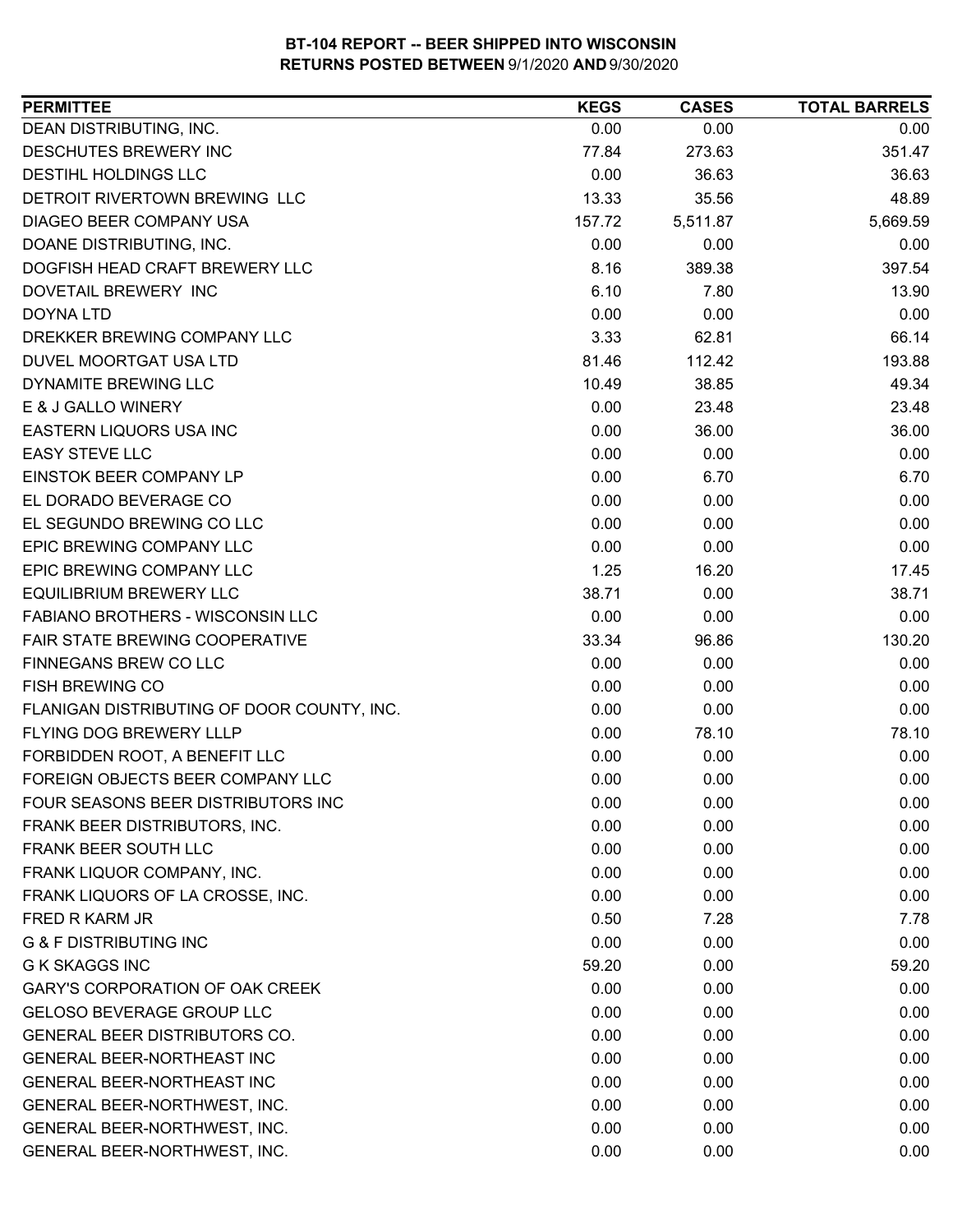| GENERAL BEVERAGE SALES CO.<br>0.00<br>0.00<br>0.00<br>GENERAL BEVERAGE SALES CO. - OSHKOSH<br>0.00<br>0.00<br>0.00<br><b>GENERAL BEVERAGE SALES CO.-MILWAUKEE</b><br>0.00<br>0.00<br>0.00<br><b>GENERATIONS BREWING COMPANY LLC</b><br>0.00<br>0.00<br>0.00<br>17.03<br>17.03<br><b>GEORGE BOZIC JR</b><br>0.00<br><b>GLOBAL VILLAGE IMPORTS LLC</b><br>0.00<br>8.13<br>8.13<br><b>GMB PARTNERS LLC</b><br>198.65<br>40.67<br>157.98<br><b>GO CRAFT BIER, INC</b><br>45.23<br>32.47<br>12.76<br>23.24<br><b>GOOD OMEN BOTTLING LLC</b><br>0.00<br>23.24<br><b>GREAT CENTRAL BREWING LLC</b><br>0.00<br>0.00<br>0.00<br><b>GREEN BENCH BREWING CO LLC</b><br>0.00<br>0.00<br>0.00<br>H C FOODS CO LTD<br>0.00<br>0.00<br>0.00<br>1.67<br>HARPOON DISTRIBUTING COMPANY<br>32.39<br>30.72<br><b>HEAVY RIFF BREWING COMPANY LLC</b><br>0.00<br>0.00<br>0.00<br>HEINEKEN USA INCORPORATED<br>2,967.40<br>35.61<br>2,931.79<br>HENDRICKS BEVERAGE, INC.<br>0.00<br>0.00<br>0.00<br>0.00<br><b>HIDDEN SPRINGS ALE WORKS</b><br>0.00<br>0.00<br>HIGH COUNTRY BREWERY INC<br>0.00<br>0.00<br>0.00<br>HOFBRAUHAUS OF AMERICA, LLC<br>82.39<br>76.70<br>5.69<br><b>HOLZLAGER BREWING LLC</b><br>0.00<br>0.96<br>0.96<br>HOME BREW MART INC<br>0.00<br>0.00<br>0.00<br>HOP BUTCHER FOR THE WORLD LLC<br>0.00<br>0.00<br>0.00<br><b>ILLYRIAN IMPORT INC</b><br>0.00<br>0.00<br>0.00<br><b>INDEED BREWING COMPANY LLC</b><br>159.10<br>37.47<br>121.63<br>118.55<br>109.22<br>INDIAN PEAKS BREWING COMPANY<br>9.33<br><b>INTERNATIONAL DISTILLERS &amp; VINTERS LTD</b><br>0.00<br>0.00<br>0.00<br><b>INTERTRADE USA COMPANY</b><br>0.00<br>0.00<br>0.00<br>19.25<br>37.49<br><b>IRENE WAGNER</b><br>18.24<br><b>IRON HORSE BEVERAGE LLC</b><br>0.00<br>45.40<br>45.40<br><b>ISLAND CITY BREWING COMPANY LLC</b><br>0.00<br>0.00<br>0.00<br><b>JAW PROPERTIES LLC</b><br>0.00<br>0.00<br>0.00<br><b>JBR BREWING LLC</b><br>0.00<br>0.00<br>0.00<br>0.00<br><b>JDZ INC</b><br>14.52<br>14.52<br><b>JOHN J COLLETTI</b><br>0.00<br>0.00<br>0.00<br>0.00<br>0.00<br>JOHNSON BROTHERS OF WISCONSIN, INC.<br>0.00<br><b>JOSHUA DETH</b><br>25.34<br>265.29<br>290.63<br><b>JUSTIN STRAYER</b><br>0.00<br>0.00<br>0.00<br>KAY BEER DISTRIBUTING, INC.<br>0.00<br>0.00<br>0.00<br>KEWEENAW BREWING CO LLC<br>135.68<br>39.00<br>96.68<br>KINGS AND CONVICTS BP LLC<br>0.00<br>0.00<br>0.00<br>KLOCKOW BREWING COMPANY INC<br>0.00<br>0.00<br>0.00<br>KOJIMA & INTERNATIONAL ASSOCIATES INC<br>0.00<br>0.00<br>0.00<br>0.00<br>KREBS BREWING CO., INC.<br>11.60<br>11.60<br><b>KROMBACHER USA LLC</b><br>0.00<br>0.00<br>0.00<br>KUHNHENN BREWING CO LLC<br>0.00<br>0.00<br>0.00 | <b>PERMITTEE</b> | <b>KEGS</b> | <b>CASES</b> | <b>TOTAL BARRELS</b> |
|------------------------------------------------------------------------------------------------------------------------------------------------------------------------------------------------------------------------------------------------------------------------------------------------------------------------------------------------------------------------------------------------------------------------------------------------------------------------------------------------------------------------------------------------------------------------------------------------------------------------------------------------------------------------------------------------------------------------------------------------------------------------------------------------------------------------------------------------------------------------------------------------------------------------------------------------------------------------------------------------------------------------------------------------------------------------------------------------------------------------------------------------------------------------------------------------------------------------------------------------------------------------------------------------------------------------------------------------------------------------------------------------------------------------------------------------------------------------------------------------------------------------------------------------------------------------------------------------------------------------------------------------------------------------------------------------------------------------------------------------------------------------------------------------------------------------------------------------------------------------------------------------------------------------------------------------------------------------------------------------------------------------------------------------------------------------------------------------------------------------------------------------------------------------------------------------------------------------------------------------------------------------------------------------------------------------------------------------------------------------------------------------------------------------------------------------------------------------------------------------------------------------------------------------------------------------------------------------------------------------------------------------------------|------------------|-------------|--------------|----------------------|
|                                                                                                                                                                                                                                                                                                                                                                                                                                                                                                                                                                                                                                                                                                                                                                                                                                                                                                                                                                                                                                                                                                                                                                                                                                                                                                                                                                                                                                                                                                                                                                                                                                                                                                                                                                                                                                                                                                                                                                                                                                                                                                                                                                                                                                                                                                                                                                                                                                                                                                                                                                                                                                                            |                  |             |              |                      |
|                                                                                                                                                                                                                                                                                                                                                                                                                                                                                                                                                                                                                                                                                                                                                                                                                                                                                                                                                                                                                                                                                                                                                                                                                                                                                                                                                                                                                                                                                                                                                                                                                                                                                                                                                                                                                                                                                                                                                                                                                                                                                                                                                                                                                                                                                                                                                                                                                                                                                                                                                                                                                                                            |                  |             |              |                      |
|                                                                                                                                                                                                                                                                                                                                                                                                                                                                                                                                                                                                                                                                                                                                                                                                                                                                                                                                                                                                                                                                                                                                                                                                                                                                                                                                                                                                                                                                                                                                                                                                                                                                                                                                                                                                                                                                                                                                                                                                                                                                                                                                                                                                                                                                                                                                                                                                                                                                                                                                                                                                                                                            |                  |             |              |                      |
|                                                                                                                                                                                                                                                                                                                                                                                                                                                                                                                                                                                                                                                                                                                                                                                                                                                                                                                                                                                                                                                                                                                                                                                                                                                                                                                                                                                                                                                                                                                                                                                                                                                                                                                                                                                                                                                                                                                                                                                                                                                                                                                                                                                                                                                                                                                                                                                                                                                                                                                                                                                                                                                            |                  |             |              |                      |
|                                                                                                                                                                                                                                                                                                                                                                                                                                                                                                                                                                                                                                                                                                                                                                                                                                                                                                                                                                                                                                                                                                                                                                                                                                                                                                                                                                                                                                                                                                                                                                                                                                                                                                                                                                                                                                                                                                                                                                                                                                                                                                                                                                                                                                                                                                                                                                                                                                                                                                                                                                                                                                                            |                  |             |              |                      |
|                                                                                                                                                                                                                                                                                                                                                                                                                                                                                                                                                                                                                                                                                                                                                                                                                                                                                                                                                                                                                                                                                                                                                                                                                                                                                                                                                                                                                                                                                                                                                                                                                                                                                                                                                                                                                                                                                                                                                                                                                                                                                                                                                                                                                                                                                                                                                                                                                                                                                                                                                                                                                                                            |                  |             |              |                      |
|                                                                                                                                                                                                                                                                                                                                                                                                                                                                                                                                                                                                                                                                                                                                                                                                                                                                                                                                                                                                                                                                                                                                                                                                                                                                                                                                                                                                                                                                                                                                                                                                                                                                                                                                                                                                                                                                                                                                                                                                                                                                                                                                                                                                                                                                                                                                                                                                                                                                                                                                                                                                                                                            |                  |             |              |                      |
|                                                                                                                                                                                                                                                                                                                                                                                                                                                                                                                                                                                                                                                                                                                                                                                                                                                                                                                                                                                                                                                                                                                                                                                                                                                                                                                                                                                                                                                                                                                                                                                                                                                                                                                                                                                                                                                                                                                                                                                                                                                                                                                                                                                                                                                                                                                                                                                                                                                                                                                                                                                                                                                            |                  |             |              |                      |
|                                                                                                                                                                                                                                                                                                                                                                                                                                                                                                                                                                                                                                                                                                                                                                                                                                                                                                                                                                                                                                                                                                                                                                                                                                                                                                                                                                                                                                                                                                                                                                                                                                                                                                                                                                                                                                                                                                                                                                                                                                                                                                                                                                                                                                                                                                                                                                                                                                                                                                                                                                                                                                                            |                  |             |              |                      |
|                                                                                                                                                                                                                                                                                                                                                                                                                                                                                                                                                                                                                                                                                                                                                                                                                                                                                                                                                                                                                                                                                                                                                                                                                                                                                                                                                                                                                                                                                                                                                                                                                                                                                                                                                                                                                                                                                                                                                                                                                                                                                                                                                                                                                                                                                                                                                                                                                                                                                                                                                                                                                                                            |                  |             |              |                      |
|                                                                                                                                                                                                                                                                                                                                                                                                                                                                                                                                                                                                                                                                                                                                                                                                                                                                                                                                                                                                                                                                                                                                                                                                                                                                                                                                                                                                                                                                                                                                                                                                                                                                                                                                                                                                                                                                                                                                                                                                                                                                                                                                                                                                                                                                                                                                                                                                                                                                                                                                                                                                                                                            |                  |             |              |                      |
|                                                                                                                                                                                                                                                                                                                                                                                                                                                                                                                                                                                                                                                                                                                                                                                                                                                                                                                                                                                                                                                                                                                                                                                                                                                                                                                                                                                                                                                                                                                                                                                                                                                                                                                                                                                                                                                                                                                                                                                                                                                                                                                                                                                                                                                                                                                                                                                                                                                                                                                                                                                                                                                            |                  |             |              |                      |
|                                                                                                                                                                                                                                                                                                                                                                                                                                                                                                                                                                                                                                                                                                                                                                                                                                                                                                                                                                                                                                                                                                                                                                                                                                                                                                                                                                                                                                                                                                                                                                                                                                                                                                                                                                                                                                                                                                                                                                                                                                                                                                                                                                                                                                                                                                                                                                                                                                                                                                                                                                                                                                                            |                  |             |              |                      |
|                                                                                                                                                                                                                                                                                                                                                                                                                                                                                                                                                                                                                                                                                                                                                                                                                                                                                                                                                                                                                                                                                                                                                                                                                                                                                                                                                                                                                                                                                                                                                                                                                                                                                                                                                                                                                                                                                                                                                                                                                                                                                                                                                                                                                                                                                                                                                                                                                                                                                                                                                                                                                                                            |                  |             |              |                      |
|                                                                                                                                                                                                                                                                                                                                                                                                                                                                                                                                                                                                                                                                                                                                                                                                                                                                                                                                                                                                                                                                                                                                                                                                                                                                                                                                                                                                                                                                                                                                                                                                                                                                                                                                                                                                                                                                                                                                                                                                                                                                                                                                                                                                                                                                                                                                                                                                                                                                                                                                                                                                                                                            |                  |             |              |                      |
|                                                                                                                                                                                                                                                                                                                                                                                                                                                                                                                                                                                                                                                                                                                                                                                                                                                                                                                                                                                                                                                                                                                                                                                                                                                                                                                                                                                                                                                                                                                                                                                                                                                                                                                                                                                                                                                                                                                                                                                                                                                                                                                                                                                                                                                                                                                                                                                                                                                                                                                                                                                                                                                            |                  |             |              |                      |
|                                                                                                                                                                                                                                                                                                                                                                                                                                                                                                                                                                                                                                                                                                                                                                                                                                                                                                                                                                                                                                                                                                                                                                                                                                                                                                                                                                                                                                                                                                                                                                                                                                                                                                                                                                                                                                                                                                                                                                                                                                                                                                                                                                                                                                                                                                                                                                                                                                                                                                                                                                                                                                                            |                  |             |              |                      |
|                                                                                                                                                                                                                                                                                                                                                                                                                                                                                                                                                                                                                                                                                                                                                                                                                                                                                                                                                                                                                                                                                                                                                                                                                                                                                                                                                                                                                                                                                                                                                                                                                                                                                                                                                                                                                                                                                                                                                                                                                                                                                                                                                                                                                                                                                                                                                                                                                                                                                                                                                                                                                                                            |                  |             |              |                      |
|                                                                                                                                                                                                                                                                                                                                                                                                                                                                                                                                                                                                                                                                                                                                                                                                                                                                                                                                                                                                                                                                                                                                                                                                                                                                                                                                                                                                                                                                                                                                                                                                                                                                                                                                                                                                                                                                                                                                                                                                                                                                                                                                                                                                                                                                                                                                                                                                                                                                                                                                                                                                                                                            |                  |             |              |                      |
|                                                                                                                                                                                                                                                                                                                                                                                                                                                                                                                                                                                                                                                                                                                                                                                                                                                                                                                                                                                                                                                                                                                                                                                                                                                                                                                                                                                                                                                                                                                                                                                                                                                                                                                                                                                                                                                                                                                                                                                                                                                                                                                                                                                                                                                                                                                                                                                                                                                                                                                                                                                                                                                            |                  |             |              |                      |
|                                                                                                                                                                                                                                                                                                                                                                                                                                                                                                                                                                                                                                                                                                                                                                                                                                                                                                                                                                                                                                                                                                                                                                                                                                                                                                                                                                                                                                                                                                                                                                                                                                                                                                                                                                                                                                                                                                                                                                                                                                                                                                                                                                                                                                                                                                                                                                                                                                                                                                                                                                                                                                                            |                  |             |              |                      |
|                                                                                                                                                                                                                                                                                                                                                                                                                                                                                                                                                                                                                                                                                                                                                                                                                                                                                                                                                                                                                                                                                                                                                                                                                                                                                                                                                                                                                                                                                                                                                                                                                                                                                                                                                                                                                                                                                                                                                                                                                                                                                                                                                                                                                                                                                                                                                                                                                                                                                                                                                                                                                                                            |                  |             |              |                      |
|                                                                                                                                                                                                                                                                                                                                                                                                                                                                                                                                                                                                                                                                                                                                                                                                                                                                                                                                                                                                                                                                                                                                                                                                                                                                                                                                                                                                                                                                                                                                                                                                                                                                                                                                                                                                                                                                                                                                                                                                                                                                                                                                                                                                                                                                                                                                                                                                                                                                                                                                                                                                                                                            |                  |             |              |                      |
|                                                                                                                                                                                                                                                                                                                                                                                                                                                                                                                                                                                                                                                                                                                                                                                                                                                                                                                                                                                                                                                                                                                                                                                                                                                                                                                                                                                                                                                                                                                                                                                                                                                                                                                                                                                                                                                                                                                                                                                                                                                                                                                                                                                                                                                                                                                                                                                                                                                                                                                                                                                                                                                            |                  |             |              |                      |
|                                                                                                                                                                                                                                                                                                                                                                                                                                                                                                                                                                                                                                                                                                                                                                                                                                                                                                                                                                                                                                                                                                                                                                                                                                                                                                                                                                                                                                                                                                                                                                                                                                                                                                                                                                                                                                                                                                                                                                                                                                                                                                                                                                                                                                                                                                                                                                                                                                                                                                                                                                                                                                                            |                  |             |              |                      |
|                                                                                                                                                                                                                                                                                                                                                                                                                                                                                                                                                                                                                                                                                                                                                                                                                                                                                                                                                                                                                                                                                                                                                                                                                                                                                                                                                                                                                                                                                                                                                                                                                                                                                                                                                                                                                                                                                                                                                                                                                                                                                                                                                                                                                                                                                                                                                                                                                                                                                                                                                                                                                                                            |                  |             |              |                      |
|                                                                                                                                                                                                                                                                                                                                                                                                                                                                                                                                                                                                                                                                                                                                                                                                                                                                                                                                                                                                                                                                                                                                                                                                                                                                                                                                                                                                                                                                                                                                                                                                                                                                                                                                                                                                                                                                                                                                                                                                                                                                                                                                                                                                                                                                                                                                                                                                                                                                                                                                                                                                                                                            |                  |             |              |                      |
|                                                                                                                                                                                                                                                                                                                                                                                                                                                                                                                                                                                                                                                                                                                                                                                                                                                                                                                                                                                                                                                                                                                                                                                                                                                                                                                                                                                                                                                                                                                                                                                                                                                                                                                                                                                                                                                                                                                                                                                                                                                                                                                                                                                                                                                                                                                                                                                                                                                                                                                                                                                                                                                            |                  |             |              |                      |
|                                                                                                                                                                                                                                                                                                                                                                                                                                                                                                                                                                                                                                                                                                                                                                                                                                                                                                                                                                                                                                                                                                                                                                                                                                                                                                                                                                                                                                                                                                                                                                                                                                                                                                                                                                                                                                                                                                                                                                                                                                                                                                                                                                                                                                                                                                                                                                                                                                                                                                                                                                                                                                                            |                  |             |              |                      |
|                                                                                                                                                                                                                                                                                                                                                                                                                                                                                                                                                                                                                                                                                                                                                                                                                                                                                                                                                                                                                                                                                                                                                                                                                                                                                                                                                                                                                                                                                                                                                                                                                                                                                                                                                                                                                                                                                                                                                                                                                                                                                                                                                                                                                                                                                                                                                                                                                                                                                                                                                                                                                                                            |                  |             |              |                      |
|                                                                                                                                                                                                                                                                                                                                                                                                                                                                                                                                                                                                                                                                                                                                                                                                                                                                                                                                                                                                                                                                                                                                                                                                                                                                                                                                                                                                                                                                                                                                                                                                                                                                                                                                                                                                                                                                                                                                                                                                                                                                                                                                                                                                                                                                                                                                                                                                                                                                                                                                                                                                                                                            |                  |             |              |                      |
|                                                                                                                                                                                                                                                                                                                                                                                                                                                                                                                                                                                                                                                                                                                                                                                                                                                                                                                                                                                                                                                                                                                                                                                                                                                                                                                                                                                                                                                                                                                                                                                                                                                                                                                                                                                                                                                                                                                                                                                                                                                                                                                                                                                                                                                                                                                                                                                                                                                                                                                                                                                                                                                            |                  |             |              |                      |
|                                                                                                                                                                                                                                                                                                                                                                                                                                                                                                                                                                                                                                                                                                                                                                                                                                                                                                                                                                                                                                                                                                                                                                                                                                                                                                                                                                                                                                                                                                                                                                                                                                                                                                                                                                                                                                                                                                                                                                                                                                                                                                                                                                                                                                                                                                                                                                                                                                                                                                                                                                                                                                                            |                  |             |              |                      |
|                                                                                                                                                                                                                                                                                                                                                                                                                                                                                                                                                                                                                                                                                                                                                                                                                                                                                                                                                                                                                                                                                                                                                                                                                                                                                                                                                                                                                                                                                                                                                                                                                                                                                                                                                                                                                                                                                                                                                                                                                                                                                                                                                                                                                                                                                                                                                                                                                                                                                                                                                                                                                                                            |                  |             |              |                      |
|                                                                                                                                                                                                                                                                                                                                                                                                                                                                                                                                                                                                                                                                                                                                                                                                                                                                                                                                                                                                                                                                                                                                                                                                                                                                                                                                                                                                                                                                                                                                                                                                                                                                                                                                                                                                                                                                                                                                                                                                                                                                                                                                                                                                                                                                                                                                                                                                                                                                                                                                                                                                                                                            |                  |             |              |                      |
|                                                                                                                                                                                                                                                                                                                                                                                                                                                                                                                                                                                                                                                                                                                                                                                                                                                                                                                                                                                                                                                                                                                                                                                                                                                                                                                                                                                                                                                                                                                                                                                                                                                                                                                                                                                                                                                                                                                                                                                                                                                                                                                                                                                                                                                                                                                                                                                                                                                                                                                                                                                                                                                            |                  |             |              |                      |
|                                                                                                                                                                                                                                                                                                                                                                                                                                                                                                                                                                                                                                                                                                                                                                                                                                                                                                                                                                                                                                                                                                                                                                                                                                                                                                                                                                                                                                                                                                                                                                                                                                                                                                                                                                                                                                                                                                                                                                                                                                                                                                                                                                                                                                                                                                                                                                                                                                                                                                                                                                                                                                                            |                  |             |              |                      |
|                                                                                                                                                                                                                                                                                                                                                                                                                                                                                                                                                                                                                                                                                                                                                                                                                                                                                                                                                                                                                                                                                                                                                                                                                                                                                                                                                                                                                                                                                                                                                                                                                                                                                                                                                                                                                                                                                                                                                                                                                                                                                                                                                                                                                                                                                                                                                                                                                                                                                                                                                                                                                                                            |                  |             |              |                      |
|                                                                                                                                                                                                                                                                                                                                                                                                                                                                                                                                                                                                                                                                                                                                                                                                                                                                                                                                                                                                                                                                                                                                                                                                                                                                                                                                                                                                                                                                                                                                                                                                                                                                                                                                                                                                                                                                                                                                                                                                                                                                                                                                                                                                                                                                                                                                                                                                                                                                                                                                                                                                                                                            |                  |             |              |                      |
|                                                                                                                                                                                                                                                                                                                                                                                                                                                                                                                                                                                                                                                                                                                                                                                                                                                                                                                                                                                                                                                                                                                                                                                                                                                                                                                                                                                                                                                                                                                                                                                                                                                                                                                                                                                                                                                                                                                                                                                                                                                                                                                                                                                                                                                                                                                                                                                                                                                                                                                                                                                                                                                            |                  |             |              |                      |
|                                                                                                                                                                                                                                                                                                                                                                                                                                                                                                                                                                                                                                                                                                                                                                                                                                                                                                                                                                                                                                                                                                                                                                                                                                                                                                                                                                                                                                                                                                                                                                                                                                                                                                                                                                                                                                                                                                                                                                                                                                                                                                                                                                                                                                                                                                                                                                                                                                                                                                                                                                                                                                                            |                  |             |              |                      |
|                                                                                                                                                                                                                                                                                                                                                                                                                                                                                                                                                                                                                                                                                                                                                                                                                                                                                                                                                                                                                                                                                                                                                                                                                                                                                                                                                                                                                                                                                                                                                                                                                                                                                                                                                                                                                                                                                                                                                                                                                                                                                                                                                                                                                                                                                                                                                                                                                                                                                                                                                                                                                                                            |                  |             |              |                      |
|                                                                                                                                                                                                                                                                                                                                                                                                                                                                                                                                                                                                                                                                                                                                                                                                                                                                                                                                                                                                                                                                                                                                                                                                                                                                                                                                                                                                                                                                                                                                                                                                                                                                                                                                                                                                                                                                                                                                                                                                                                                                                                                                                                                                                                                                                                                                                                                                                                                                                                                                                                                                                                                            |                  |             |              |                      |
|                                                                                                                                                                                                                                                                                                                                                                                                                                                                                                                                                                                                                                                                                                                                                                                                                                                                                                                                                                                                                                                                                                                                                                                                                                                                                                                                                                                                                                                                                                                                                                                                                                                                                                                                                                                                                                                                                                                                                                                                                                                                                                                                                                                                                                                                                                                                                                                                                                                                                                                                                                                                                                                            |                  |             |              |                      |
|                                                                                                                                                                                                                                                                                                                                                                                                                                                                                                                                                                                                                                                                                                                                                                                                                                                                                                                                                                                                                                                                                                                                                                                                                                                                                                                                                                                                                                                                                                                                                                                                                                                                                                                                                                                                                                                                                                                                                                                                                                                                                                                                                                                                                                                                                                                                                                                                                                                                                                                                                                                                                                                            |                  |             |              |                      |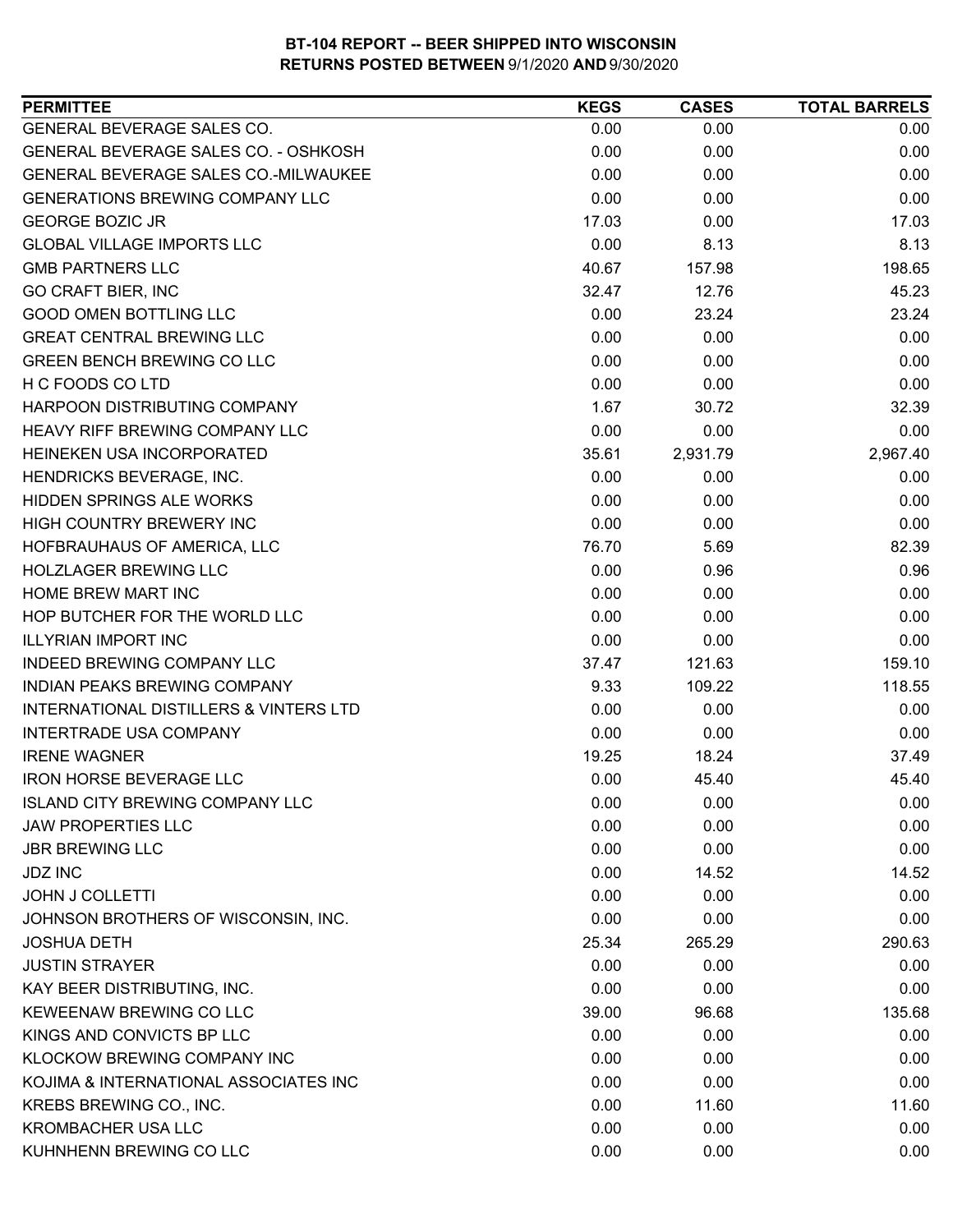| KYSELA PERE ET FILS LTD<br>0.00<br>0.00<br>0.00<br>LA CROSSE BEVERAGE LLC<br>0.00<br>0.00<br>0.00<br><b>LAGUNITAS BREWING CO</b><br>621.87<br>84.00<br>537.87<br>LAKE OF THE WOODS BREWING CO<br>0.00<br>0.00<br>0.00<br>LARRY'S DISTRIBUTING CO., INC.<br>0.00<br>0.00<br>0.00<br>LEE BEVERAGE OF WISCONSIN LLC<br>0.00<br>0.00<br>0.00<br>LEE BEVERAGE OF WISCONSIN LLC<br>0.00<br>0.00<br>0.00<br>LEE BEVERAGE OF WISCONSIN LLC<br>0.00<br>0.00<br>0.00<br>0.00<br>LEFT COAST BREWING CO<br>0.00<br>0.00<br><b>LENA BEVERAGE COMPANY</b><br>0.00<br>0.00<br>0.00<br>LIFT BRIDGE BREWING TECHNOLOGIES LLC<br>4.83<br>28.49<br>23.66<br>LISTERMANN MFG CO. INC.<br>0.00<br>20.40<br>20.40<br>0.00<br><b>LONGSTOCK III LLC</b><br>0.00<br>0.00<br>LOUIS GLUNZ BEER INC<br>16.37<br>77.22<br>93.59<br><b>LUPULIN BREWING LLC</b><br>2.00<br>48.93<br>46.93<br><b>LYTT LLC</b><br>0.00<br>0.00<br>0.00<br><b>MANKATO BREWERY LLC</b><br>0.00<br>1.96<br>1.96<br>MARK ANTHONY BRANDS INC.<br>0.00<br>25,710.71<br>25,710.71<br>MASSACHUSETTS BEVERAGE ALLIANCE LLC<br>0.00<br>0.00<br>0.00<br>MERCENARY BREWERY & DISTILLERY LLC<br>59.81<br>14.33<br>45.48<br>126.18<br>MERCHANT DU VIN CORPORATION<br>34.82<br>91.36<br>METROPOLITAN BREWING LLC<br>38.95<br>5.50<br>33.45<br><b>MHW LTD</b><br>0.00<br>0.00<br>0.00<br>MIA BREWERY CO. INC.<br>14.58<br>3.33<br>11.25<br>MIGHTY SWELL COCKTAIL COMPANY LLC<br>0.00<br>0.00<br>0.00<br>MIKERPHONE BREWING LLC<br>5.25<br>0.00<br>5.25<br>MODERN TIMES DRINKS, INC<br>0.00<br>0.00<br>0.00<br>MOLSON COORS BEVERAGE COMPANY USA LLC<br>72.75<br>9,681.32<br>9,754.07<br>MONKLESS BREWING LLC<br>3.34<br>4.99<br>8.33<br>MOOSE LAKE BREWING CO., LLC<br>2.14<br>0.00<br>2.14<br>0.00<br>MOR-DALL ENTERPRISES INC.<br>0.00<br>0.00<br>MUTUAL WHOLESALE LIQUOR INC<br>0.00<br>0.00<br>0.00<br><b>NDC SYSTEMS LP</b><br>82.61<br>82.61<br>0.00<br>NEBRASKA BREWING CO INC<br>0.00<br>0.00<br>0.00<br>NEW BELGIUM BREWING COMPANY INC<br>1,196.42<br>1,308.47<br>112.05<br>NEW HOLLAND BREWING CO LLC<br>0.00<br>0.00<br>0.00<br>NEW YORK MUTUAL TRADING CO INC<br>0.00<br>0.00<br>0.00<br>NOELKE DISTRIBUTORS, INC.<br>0.00<br>0.00<br>0.00<br>NORTH COAST BREWING CO INC<br>0.00<br>0.00<br>0.00<br>0.00<br>NORTHERN UNITED BREWING COMPANY, LLC<br>0.00<br>0.00<br>NOUVEAU VENTURES LLC<br>0.00<br>0.00<br>0.00<br>ODELL BREWING COMPANY<br>55.50<br>184.36<br>239.86<br>OFF-KILTER BREWING INC<br>0.50<br>1.23<br>OREGON BREWING COMPANY INC<br>74.76<br>0.00<br>74.76<br>OTT SCHWEITZER DISTRIBUTORSHIP, INC.<br>0.00<br>0.00<br>0.00 | <b>PERMITTEE</b> | <b>KEGS</b> | <b>CASES</b> | <b>TOTAL BARRELS</b> |
|-------------------------------------------------------------------------------------------------------------------------------------------------------------------------------------------------------------------------------------------------------------------------------------------------------------------------------------------------------------------------------------------------------------------------------------------------------------------------------------------------------------------------------------------------------------------------------------------------------------------------------------------------------------------------------------------------------------------------------------------------------------------------------------------------------------------------------------------------------------------------------------------------------------------------------------------------------------------------------------------------------------------------------------------------------------------------------------------------------------------------------------------------------------------------------------------------------------------------------------------------------------------------------------------------------------------------------------------------------------------------------------------------------------------------------------------------------------------------------------------------------------------------------------------------------------------------------------------------------------------------------------------------------------------------------------------------------------------------------------------------------------------------------------------------------------------------------------------------------------------------------------------------------------------------------------------------------------------------------------------------------------------------------------------------------------------------------------------------------------------------------------------------------------------------------------------------------------------------------------------------------------------------------------------------------------------------------------------------------------------------------------------------------------------------------------------------------------------------------------------------------------------------------------------------------------------------------------|------------------|-------------|--------------|----------------------|
|                                                                                                                                                                                                                                                                                                                                                                                                                                                                                                                                                                                                                                                                                                                                                                                                                                                                                                                                                                                                                                                                                                                                                                                                                                                                                                                                                                                                                                                                                                                                                                                                                                                                                                                                                                                                                                                                                                                                                                                                                                                                                                                                                                                                                                                                                                                                                                                                                                                                                                                                                                                     |                  |             |              |                      |
| 1.73                                                                                                                                                                                                                                                                                                                                                                                                                                                                                                                                                                                                                                                                                                                                                                                                                                                                                                                                                                                                                                                                                                                                                                                                                                                                                                                                                                                                                                                                                                                                                                                                                                                                                                                                                                                                                                                                                                                                                                                                                                                                                                                                                                                                                                                                                                                                                                                                                                                                                                                                                                                |                  |             |              |                      |
|                                                                                                                                                                                                                                                                                                                                                                                                                                                                                                                                                                                                                                                                                                                                                                                                                                                                                                                                                                                                                                                                                                                                                                                                                                                                                                                                                                                                                                                                                                                                                                                                                                                                                                                                                                                                                                                                                                                                                                                                                                                                                                                                                                                                                                                                                                                                                                                                                                                                                                                                                                                     |                  |             |              |                      |
|                                                                                                                                                                                                                                                                                                                                                                                                                                                                                                                                                                                                                                                                                                                                                                                                                                                                                                                                                                                                                                                                                                                                                                                                                                                                                                                                                                                                                                                                                                                                                                                                                                                                                                                                                                                                                                                                                                                                                                                                                                                                                                                                                                                                                                                                                                                                                                                                                                                                                                                                                                                     |                  |             |              |                      |
|                                                                                                                                                                                                                                                                                                                                                                                                                                                                                                                                                                                                                                                                                                                                                                                                                                                                                                                                                                                                                                                                                                                                                                                                                                                                                                                                                                                                                                                                                                                                                                                                                                                                                                                                                                                                                                                                                                                                                                                                                                                                                                                                                                                                                                                                                                                                                                                                                                                                                                                                                                                     |                  |             |              |                      |
|                                                                                                                                                                                                                                                                                                                                                                                                                                                                                                                                                                                                                                                                                                                                                                                                                                                                                                                                                                                                                                                                                                                                                                                                                                                                                                                                                                                                                                                                                                                                                                                                                                                                                                                                                                                                                                                                                                                                                                                                                                                                                                                                                                                                                                                                                                                                                                                                                                                                                                                                                                                     |                  |             |              |                      |
|                                                                                                                                                                                                                                                                                                                                                                                                                                                                                                                                                                                                                                                                                                                                                                                                                                                                                                                                                                                                                                                                                                                                                                                                                                                                                                                                                                                                                                                                                                                                                                                                                                                                                                                                                                                                                                                                                                                                                                                                                                                                                                                                                                                                                                                                                                                                                                                                                                                                                                                                                                                     |                  |             |              |                      |
|                                                                                                                                                                                                                                                                                                                                                                                                                                                                                                                                                                                                                                                                                                                                                                                                                                                                                                                                                                                                                                                                                                                                                                                                                                                                                                                                                                                                                                                                                                                                                                                                                                                                                                                                                                                                                                                                                                                                                                                                                                                                                                                                                                                                                                                                                                                                                                                                                                                                                                                                                                                     |                  |             |              |                      |
|                                                                                                                                                                                                                                                                                                                                                                                                                                                                                                                                                                                                                                                                                                                                                                                                                                                                                                                                                                                                                                                                                                                                                                                                                                                                                                                                                                                                                                                                                                                                                                                                                                                                                                                                                                                                                                                                                                                                                                                                                                                                                                                                                                                                                                                                                                                                                                                                                                                                                                                                                                                     |                  |             |              |                      |
|                                                                                                                                                                                                                                                                                                                                                                                                                                                                                                                                                                                                                                                                                                                                                                                                                                                                                                                                                                                                                                                                                                                                                                                                                                                                                                                                                                                                                                                                                                                                                                                                                                                                                                                                                                                                                                                                                                                                                                                                                                                                                                                                                                                                                                                                                                                                                                                                                                                                                                                                                                                     |                  |             |              |                      |
|                                                                                                                                                                                                                                                                                                                                                                                                                                                                                                                                                                                                                                                                                                                                                                                                                                                                                                                                                                                                                                                                                                                                                                                                                                                                                                                                                                                                                                                                                                                                                                                                                                                                                                                                                                                                                                                                                                                                                                                                                                                                                                                                                                                                                                                                                                                                                                                                                                                                                                                                                                                     |                  |             |              |                      |
|                                                                                                                                                                                                                                                                                                                                                                                                                                                                                                                                                                                                                                                                                                                                                                                                                                                                                                                                                                                                                                                                                                                                                                                                                                                                                                                                                                                                                                                                                                                                                                                                                                                                                                                                                                                                                                                                                                                                                                                                                                                                                                                                                                                                                                                                                                                                                                                                                                                                                                                                                                                     |                  |             |              |                      |
|                                                                                                                                                                                                                                                                                                                                                                                                                                                                                                                                                                                                                                                                                                                                                                                                                                                                                                                                                                                                                                                                                                                                                                                                                                                                                                                                                                                                                                                                                                                                                                                                                                                                                                                                                                                                                                                                                                                                                                                                                                                                                                                                                                                                                                                                                                                                                                                                                                                                                                                                                                                     |                  |             |              |                      |
|                                                                                                                                                                                                                                                                                                                                                                                                                                                                                                                                                                                                                                                                                                                                                                                                                                                                                                                                                                                                                                                                                                                                                                                                                                                                                                                                                                                                                                                                                                                                                                                                                                                                                                                                                                                                                                                                                                                                                                                                                                                                                                                                                                                                                                                                                                                                                                                                                                                                                                                                                                                     |                  |             |              |                      |
|                                                                                                                                                                                                                                                                                                                                                                                                                                                                                                                                                                                                                                                                                                                                                                                                                                                                                                                                                                                                                                                                                                                                                                                                                                                                                                                                                                                                                                                                                                                                                                                                                                                                                                                                                                                                                                                                                                                                                                                                                                                                                                                                                                                                                                                                                                                                                                                                                                                                                                                                                                                     |                  |             |              |                      |
|                                                                                                                                                                                                                                                                                                                                                                                                                                                                                                                                                                                                                                                                                                                                                                                                                                                                                                                                                                                                                                                                                                                                                                                                                                                                                                                                                                                                                                                                                                                                                                                                                                                                                                                                                                                                                                                                                                                                                                                                                                                                                                                                                                                                                                                                                                                                                                                                                                                                                                                                                                                     |                  |             |              |                      |
|                                                                                                                                                                                                                                                                                                                                                                                                                                                                                                                                                                                                                                                                                                                                                                                                                                                                                                                                                                                                                                                                                                                                                                                                                                                                                                                                                                                                                                                                                                                                                                                                                                                                                                                                                                                                                                                                                                                                                                                                                                                                                                                                                                                                                                                                                                                                                                                                                                                                                                                                                                                     |                  |             |              |                      |
|                                                                                                                                                                                                                                                                                                                                                                                                                                                                                                                                                                                                                                                                                                                                                                                                                                                                                                                                                                                                                                                                                                                                                                                                                                                                                                                                                                                                                                                                                                                                                                                                                                                                                                                                                                                                                                                                                                                                                                                                                                                                                                                                                                                                                                                                                                                                                                                                                                                                                                                                                                                     |                  |             |              |                      |
|                                                                                                                                                                                                                                                                                                                                                                                                                                                                                                                                                                                                                                                                                                                                                                                                                                                                                                                                                                                                                                                                                                                                                                                                                                                                                                                                                                                                                                                                                                                                                                                                                                                                                                                                                                                                                                                                                                                                                                                                                                                                                                                                                                                                                                                                                                                                                                                                                                                                                                                                                                                     |                  |             |              |                      |
|                                                                                                                                                                                                                                                                                                                                                                                                                                                                                                                                                                                                                                                                                                                                                                                                                                                                                                                                                                                                                                                                                                                                                                                                                                                                                                                                                                                                                                                                                                                                                                                                                                                                                                                                                                                                                                                                                                                                                                                                                                                                                                                                                                                                                                                                                                                                                                                                                                                                                                                                                                                     |                  |             |              |                      |
|                                                                                                                                                                                                                                                                                                                                                                                                                                                                                                                                                                                                                                                                                                                                                                                                                                                                                                                                                                                                                                                                                                                                                                                                                                                                                                                                                                                                                                                                                                                                                                                                                                                                                                                                                                                                                                                                                                                                                                                                                                                                                                                                                                                                                                                                                                                                                                                                                                                                                                                                                                                     |                  |             |              |                      |
|                                                                                                                                                                                                                                                                                                                                                                                                                                                                                                                                                                                                                                                                                                                                                                                                                                                                                                                                                                                                                                                                                                                                                                                                                                                                                                                                                                                                                                                                                                                                                                                                                                                                                                                                                                                                                                                                                                                                                                                                                                                                                                                                                                                                                                                                                                                                                                                                                                                                                                                                                                                     |                  |             |              |                      |
|                                                                                                                                                                                                                                                                                                                                                                                                                                                                                                                                                                                                                                                                                                                                                                                                                                                                                                                                                                                                                                                                                                                                                                                                                                                                                                                                                                                                                                                                                                                                                                                                                                                                                                                                                                                                                                                                                                                                                                                                                                                                                                                                                                                                                                                                                                                                                                                                                                                                                                                                                                                     |                  |             |              |                      |
|                                                                                                                                                                                                                                                                                                                                                                                                                                                                                                                                                                                                                                                                                                                                                                                                                                                                                                                                                                                                                                                                                                                                                                                                                                                                                                                                                                                                                                                                                                                                                                                                                                                                                                                                                                                                                                                                                                                                                                                                                                                                                                                                                                                                                                                                                                                                                                                                                                                                                                                                                                                     |                  |             |              |                      |
|                                                                                                                                                                                                                                                                                                                                                                                                                                                                                                                                                                                                                                                                                                                                                                                                                                                                                                                                                                                                                                                                                                                                                                                                                                                                                                                                                                                                                                                                                                                                                                                                                                                                                                                                                                                                                                                                                                                                                                                                                                                                                                                                                                                                                                                                                                                                                                                                                                                                                                                                                                                     |                  |             |              |                      |
|                                                                                                                                                                                                                                                                                                                                                                                                                                                                                                                                                                                                                                                                                                                                                                                                                                                                                                                                                                                                                                                                                                                                                                                                                                                                                                                                                                                                                                                                                                                                                                                                                                                                                                                                                                                                                                                                                                                                                                                                                                                                                                                                                                                                                                                                                                                                                                                                                                                                                                                                                                                     |                  |             |              |                      |
|                                                                                                                                                                                                                                                                                                                                                                                                                                                                                                                                                                                                                                                                                                                                                                                                                                                                                                                                                                                                                                                                                                                                                                                                                                                                                                                                                                                                                                                                                                                                                                                                                                                                                                                                                                                                                                                                                                                                                                                                                                                                                                                                                                                                                                                                                                                                                                                                                                                                                                                                                                                     |                  |             |              |                      |
|                                                                                                                                                                                                                                                                                                                                                                                                                                                                                                                                                                                                                                                                                                                                                                                                                                                                                                                                                                                                                                                                                                                                                                                                                                                                                                                                                                                                                                                                                                                                                                                                                                                                                                                                                                                                                                                                                                                                                                                                                                                                                                                                                                                                                                                                                                                                                                                                                                                                                                                                                                                     |                  |             |              |                      |
|                                                                                                                                                                                                                                                                                                                                                                                                                                                                                                                                                                                                                                                                                                                                                                                                                                                                                                                                                                                                                                                                                                                                                                                                                                                                                                                                                                                                                                                                                                                                                                                                                                                                                                                                                                                                                                                                                                                                                                                                                                                                                                                                                                                                                                                                                                                                                                                                                                                                                                                                                                                     |                  |             |              |                      |
|                                                                                                                                                                                                                                                                                                                                                                                                                                                                                                                                                                                                                                                                                                                                                                                                                                                                                                                                                                                                                                                                                                                                                                                                                                                                                                                                                                                                                                                                                                                                                                                                                                                                                                                                                                                                                                                                                                                                                                                                                                                                                                                                                                                                                                                                                                                                                                                                                                                                                                                                                                                     |                  |             |              |                      |
|                                                                                                                                                                                                                                                                                                                                                                                                                                                                                                                                                                                                                                                                                                                                                                                                                                                                                                                                                                                                                                                                                                                                                                                                                                                                                                                                                                                                                                                                                                                                                                                                                                                                                                                                                                                                                                                                                                                                                                                                                                                                                                                                                                                                                                                                                                                                                                                                                                                                                                                                                                                     |                  |             |              |                      |
|                                                                                                                                                                                                                                                                                                                                                                                                                                                                                                                                                                                                                                                                                                                                                                                                                                                                                                                                                                                                                                                                                                                                                                                                                                                                                                                                                                                                                                                                                                                                                                                                                                                                                                                                                                                                                                                                                                                                                                                                                                                                                                                                                                                                                                                                                                                                                                                                                                                                                                                                                                                     |                  |             |              |                      |
|                                                                                                                                                                                                                                                                                                                                                                                                                                                                                                                                                                                                                                                                                                                                                                                                                                                                                                                                                                                                                                                                                                                                                                                                                                                                                                                                                                                                                                                                                                                                                                                                                                                                                                                                                                                                                                                                                                                                                                                                                                                                                                                                                                                                                                                                                                                                                                                                                                                                                                                                                                                     |                  |             |              |                      |
|                                                                                                                                                                                                                                                                                                                                                                                                                                                                                                                                                                                                                                                                                                                                                                                                                                                                                                                                                                                                                                                                                                                                                                                                                                                                                                                                                                                                                                                                                                                                                                                                                                                                                                                                                                                                                                                                                                                                                                                                                                                                                                                                                                                                                                                                                                                                                                                                                                                                                                                                                                                     |                  |             |              |                      |
|                                                                                                                                                                                                                                                                                                                                                                                                                                                                                                                                                                                                                                                                                                                                                                                                                                                                                                                                                                                                                                                                                                                                                                                                                                                                                                                                                                                                                                                                                                                                                                                                                                                                                                                                                                                                                                                                                                                                                                                                                                                                                                                                                                                                                                                                                                                                                                                                                                                                                                                                                                                     |                  |             |              |                      |
|                                                                                                                                                                                                                                                                                                                                                                                                                                                                                                                                                                                                                                                                                                                                                                                                                                                                                                                                                                                                                                                                                                                                                                                                                                                                                                                                                                                                                                                                                                                                                                                                                                                                                                                                                                                                                                                                                                                                                                                                                                                                                                                                                                                                                                                                                                                                                                                                                                                                                                                                                                                     |                  |             |              |                      |
|                                                                                                                                                                                                                                                                                                                                                                                                                                                                                                                                                                                                                                                                                                                                                                                                                                                                                                                                                                                                                                                                                                                                                                                                                                                                                                                                                                                                                                                                                                                                                                                                                                                                                                                                                                                                                                                                                                                                                                                                                                                                                                                                                                                                                                                                                                                                                                                                                                                                                                                                                                                     |                  |             |              |                      |
|                                                                                                                                                                                                                                                                                                                                                                                                                                                                                                                                                                                                                                                                                                                                                                                                                                                                                                                                                                                                                                                                                                                                                                                                                                                                                                                                                                                                                                                                                                                                                                                                                                                                                                                                                                                                                                                                                                                                                                                                                                                                                                                                                                                                                                                                                                                                                                                                                                                                                                                                                                                     |                  |             |              |                      |
|                                                                                                                                                                                                                                                                                                                                                                                                                                                                                                                                                                                                                                                                                                                                                                                                                                                                                                                                                                                                                                                                                                                                                                                                                                                                                                                                                                                                                                                                                                                                                                                                                                                                                                                                                                                                                                                                                                                                                                                                                                                                                                                                                                                                                                                                                                                                                                                                                                                                                                                                                                                     |                  |             |              |                      |
|                                                                                                                                                                                                                                                                                                                                                                                                                                                                                                                                                                                                                                                                                                                                                                                                                                                                                                                                                                                                                                                                                                                                                                                                                                                                                                                                                                                                                                                                                                                                                                                                                                                                                                                                                                                                                                                                                                                                                                                                                                                                                                                                                                                                                                                                                                                                                                                                                                                                                                                                                                                     |                  |             |              |                      |
|                                                                                                                                                                                                                                                                                                                                                                                                                                                                                                                                                                                                                                                                                                                                                                                                                                                                                                                                                                                                                                                                                                                                                                                                                                                                                                                                                                                                                                                                                                                                                                                                                                                                                                                                                                                                                                                                                                                                                                                                                                                                                                                                                                                                                                                                                                                                                                                                                                                                                                                                                                                     |                  |             |              |                      |
|                                                                                                                                                                                                                                                                                                                                                                                                                                                                                                                                                                                                                                                                                                                                                                                                                                                                                                                                                                                                                                                                                                                                                                                                                                                                                                                                                                                                                                                                                                                                                                                                                                                                                                                                                                                                                                                                                                                                                                                                                                                                                                                                                                                                                                                                                                                                                                                                                                                                                                                                                                                     |                  |             |              |                      |
|                                                                                                                                                                                                                                                                                                                                                                                                                                                                                                                                                                                                                                                                                                                                                                                                                                                                                                                                                                                                                                                                                                                                                                                                                                                                                                                                                                                                                                                                                                                                                                                                                                                                                                                                                                                                                                                                                                                                                                                                                                                                                                                                                                                                                                                                                                                                                                                                                                                                                                                                                                                     |                  |             |              |                      |
|                                                                                                                                                                                                                                                                                                                                                                                                                                                                                                                                                                                                                                                                                                                                                                                                                                                                                                                                                                                                                                                                                                                                                                                                                                                                                                                                                                                                                                                                                                                                                                                                                                                                                                                                                                                                                                                                                                                                                                                                                                                                                                                                                                                                                                                                                                                                                                                                                                                                                                                                                                                     |                  |             |              |                      |
|                                                                                                                                                                                                                                                                                                                                                                                                                                                                                                                                                                                                                                                                                                                                                                                                                                                                                                                                                                                                                                                                                                                                                                                                                                                                                                                                                                                                                                                                                                                                                                                                                                                                                                                                                                                                                                                                                                                                                                                                                                                                                                                                                                                                                                                                                                                                                                                                                                                                                                                                                                                     |                  |             |              |                      |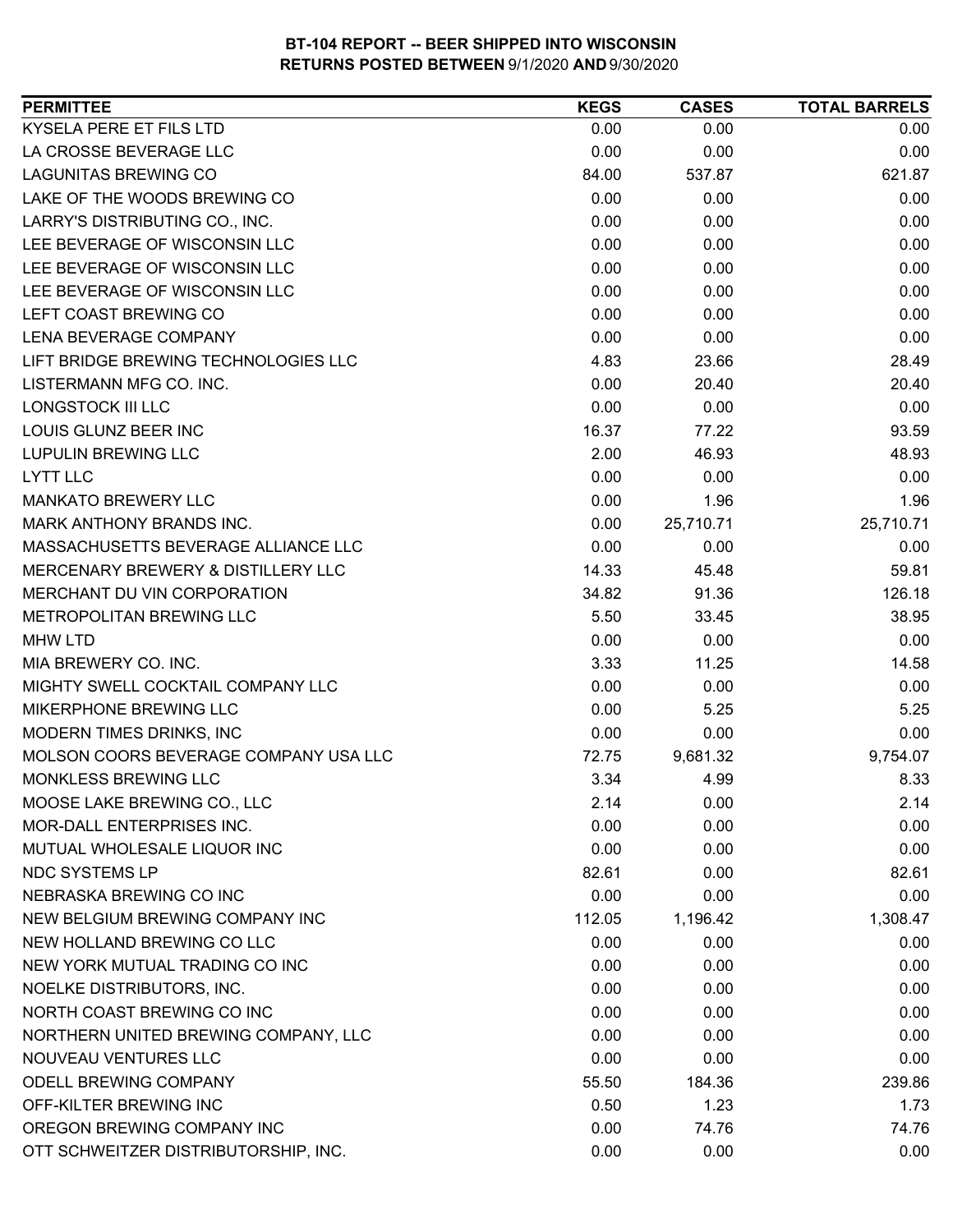| PABST BREWING COMPANY, LLC<br>1,532.52<br>1,547.85<br>15.33<br>PALS BREWING COMPANY, LLC<br>0.00<br>0.00<br>0.00<br>0.00<br>PAMPA BEVERAGES LLC<br>0.00<br>0.00<br>0.00<br>PARK RIDGE DISTRIBUTING, INC.<br>0.00<br>0.00<br>PATERNO IMPORTS LTD<br>0.00<br>0.00<br>0.00<br>PAULANER USA LLC<br>895.79<br>1,270.56<br>374.77<br>PECATONICA TAP HOUSE COMPANY<br>0.00<br>0.00<br>0.00<br>0.00<br>PEHLER DISTRIBUTING, INC.<br>0.00<br>0.00 |
|------------------------------------------------------------------------------------------------------------------------------------------------------------------------------------------------------------------------------------------------------------------------------------------------------------------------------------------------------------------------------------------------------------------------------------------|
|                                                                                                                                                                                                                                                                                                                                                                                                                                          |
|                                                                                                                                                                                                                                                                                                                                                                                                                                          |
|                                                                                                                                                                                                                                                                                                                                                                                                                                          |
|                                                                                                                                                                                                                                                                                                                                                                                                                                          |
|                                                                                                                                                                                                                                                                                                                                                                                                                                          |
|                                                                                                                                                                                                                                                                                                                                                                                                                                          |
|                                                                                                                                                                                                                                                                                                                                                                                                                                          |
|                                                                                                                                                                                                                                                                                                                                                                                                                                          |
| PERENNIAL PARTNERS LLC<br>8.33<br>12.58<br>20.91                                                                                                                                                                                                                                                                                                                                                                                         |
| PHIL KNUTSEN<br>0.00<br>0.00<br>0.00                                                                                                                                                                                                                                                                                                                                                                                                     |
| PHILLIPS WINE COMPANY<br>0.00<br>0.00<br>0.00                                                                                                                                                                                                                                                                                                                                                                                            |
| 0.00<br>0.00<br>0.00<br>PIPEWORKS PRODUCTION LLC                                                                                                                                                                                                                                                                                                                                                                                         |
| PRO-LIQUITECH LLC<br>0.00<br>0.00<br>0.00                                                                                                                                                                                                                                                                                                                                                                                                |
| PROST BREWING COMPANY LLC<br>0.00<br>0.00<br>0.00                                                                                                                                                                                                                                                                                                                                                                                        |
| RATAS WHOLESALE LIQUOR COMPANY<br>0.00<br>0.00<br>0.00                                                                                                                                                                                                                                                                                                                                                                                   |
| RENEGADE BREWING COMPANY LLC<br>0.00<br>0.00<br>0.00                                                                                                                                                                                                                                                                                                                                                                                     |
| 106.54<br>RHINEGEIST, LLC<br>7.83<br>98.71                                                                                                                                                                                                                                                                                                                                                                                               |
| S. & S. DISTRIBUTING, INC.<br>0.00<br>0.00<br>0.00                                                                                                                                                                                                                                                                                                                                                                                       |
| S. & S. DISTRIBUTING, INC.<br>0.00<br>0.00<br>0.00                                                                                                                                                                                                                                                                                                                                                                                       |
| SAPPORO USA INC<br>0.00<br>35.93<br>35.93                                                                                                                                                                                                                                                                                                                                                                                                |
| 0.00<br>SARATOGA LIQUOR CO., INC.<br>0.00<br>0.00                                                                                                                                                                                                                                                                                                                                                                                        |
| SAUGATUCK BREWING COMPANY INC<br>8.00<br>58.13<br>50.13                                                                                                                                                                                                                                                                                                                                                                                  |
| SHELTON BROTHERS INC<br>0.00<br>8.86<br>8.86                                                                                                                                                                                                                                                                                                                                                                                             |
| 58.51<br>15.33<br>43.18<br><b>SHORTS BREWING COMPANY</b>                                                                                                                                                                                                                                                                                                                                                                                 |
| 1,339.78<br>55.04<br>1,284.74<br>SIERRA NEVADA BREWING COMPANY                                                                                                                                                                                                                                                                                                                                                                           |
| SINGHA NORTH AMERICA INC<br>0.00<br>0.00<br>0.00                                                                                                                                                                                                                                                                                                                                                                                         |
| SLEEPING GIANT BREWING COMPANY LLC<br>0.00<br>0.00<br>0.00                                                                                                                                                                                                                                                                                                                                                                               |
| SOCIABLE CIDER WERKS LLC<br>0.00<br>0.00<br>0.00                                                                                                                                                                                                                                                                                                                                                                                         |
| SOLEMN OATH BREWERY LLC<br>2.33<br>7.02<br>9.35                                                                                                                                                                                                                                                                                                                                                                                          |
| SOUTHERN GRIST BREWING COMPANY<br>0.00<br>11.61<br>11.61                                                                                                                                                                                                                                                                                                                                                                                 |
| SOUTHERN TIER BREWING COMPANY LLC<br>1.67<br>123.30<br>124.97                                                                                                                                                                                                                                                                                                                                                                            |
| SP3 LLC<br>0.00<br>0.00<br>0.00                                                                                                                                                                                                                                                                                                                                                                                                          |
| <b>SPIRAL BREWERY LLC</b><br>0.00<br>3.68<br>3.68                                                                                                                                                                                                                                                                                                                                                                                        |
| SRB OPERATIONS LLC<br>0.00<br>0.00<br>0.00                                                                                                                                                                                                                                                                                                                                                                                               |
| ST KILLIAN IMPORTING CO INC<br>245.96<br>3.41<br>242.55                                                                                                                                                                                                                                                                                                                                                                                  |
| STANLEY STAWSKI DIST CO INC<br>0.00<br>0.00<br>0.00                                                                                                                                                                                                                                                                                                                                                                                      |
| <b>STEVE CRIDER</b><br>3.45<br>14.27<br>17.72                                                                                                                                                                                                                                                                                                                                                                                            |
| STONE BREWING CO LLC<br>44.67<br>255.06<br>299.73                                                                                                                                                                                                                                                                                                                                                                                        |
| SUGAR CREEK ACQUISITION LLC<br>26.13<br>29.46<br>3.33                                                                                                                                                                                                                                                                                                                                                                                    |
| <b>SUMMIT BREWING COMPANY</b><br>339.92<br>439.40<br>99.48                                                                                                                                                                                                                                                                                                                                                                               |
| SUN KING BREWING CO LLC<br>0.00<br>0.00<br>0.00                                                                                                                                                                                                                                                                                                                                                                                          |
| SUPERIOR BEVERAGES LLC<br>0.00<br>0.00<br>0.00                                                                                                                                                                                                                                                                                                                                                                                           |
| <b>SURLY BREWING COMPANY</b><br>72.33<br>442.14<br>514.47                                                                                                                                                                                                                                                                                                                                                                                |
| SURVILLE ENTERPRISES CORP<br>0.00<br>0.00<br>0.00                                                                                                                                                                                                                                                                                                                                                                                        |
| SYLWESTER KOLAKOWSKI<br>0.00<br>22.49<br>22.49                                                                                                                                                                                                                                                                                                                                                                                           |